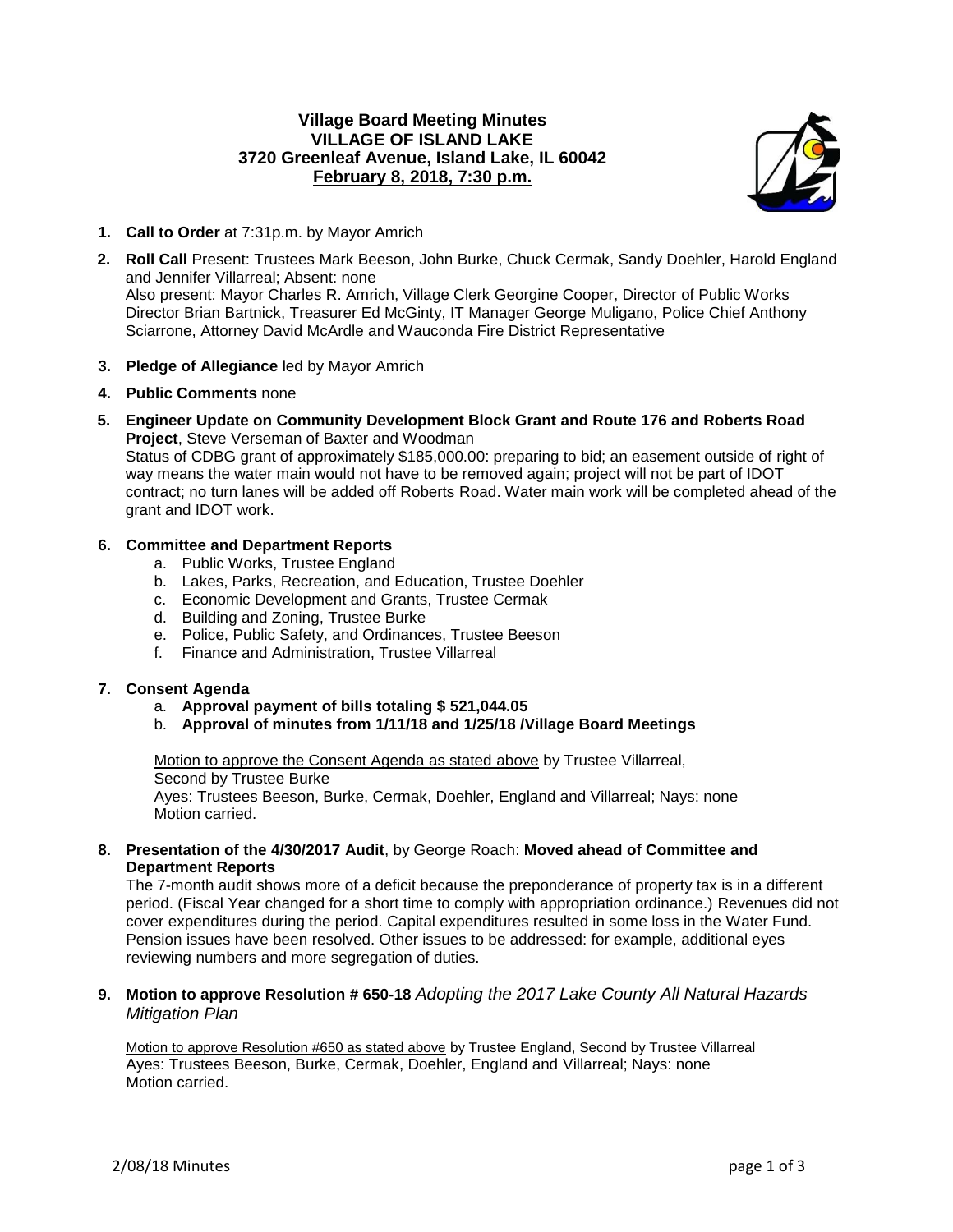# **10. Motion to sign and submit Community Development Block Grant letter attesting to Mayor Amrich's authority to submit CDBG application**

Motion to sign and submit Community Development Block Grant letter attesting to Mayor Amrich's authority to submit CDBG application by Trustee Doehler, Second by Trustee Beeson Ayes: Trustees Beeson, Burke, Cermak, Doehler, England and Villarreal; Nays: none Motion carried.

# **11. Motion to authorize Mayor Amrich to sign the revised contract in the amount of \$800.00 with the Second Hand Soul band for the September 14, 2018 Concert in the Park**

Motion to authorize Mayor Amrich to sign the revised contract in the amount of \$800.00 with the Second Hand Soul band for the September 14, 2018 Concert in the Park by Trustee Burke, Second by Trustee Villarreal Ayes: Trustees Beeson, Burke, Cermak, Doehler, England and Villarreal; Nays: none Motion carried.

# **12. Discussion of Police Department Towing Contract**

Trustee Cermak outlined the context: A resident and towing vendor asked about the status of the towing contract at the previous meeting. Whitey's, Patriot and Mike's were the three available. The chief received complaints about the distance people had to go to retrieve towed vehicles. The Village Board doesn't choose the tow list; by State Stature, the chief chooses. Sean MacDonald of Patriot Towing commented that he had leased equipment based on inclusion on the tow list and would go out of business [if he were not on it]; he was previously complimented on his work. Trustee Doehler: I apologize. Chief stated that Patriot was to get a yard in town, but did not; the contract gives preference to a company with a yard in town. Sean stated that he leased space from Kodiak. Trustee Burke stated he would like to see at least two companies on a rotation. Sean: I lease space from Kodiak.

Mayor Amrich: We stipulate that a fenced in yard is required. Trustee Doehler asked if the stipulation for an in-town yard was in the original contract for 2017 and why it was added to the 2018 contract instead of the "within 10 miles" provision. Response: Not in 2017. Page 2 Section 3 in 2018 contract stipulates preference for in-town; Mike's has an in-town fenced in yard. Mayor Amrich stated that the chief was to review the [2017] in a year and did so, and he supported the chief.

Other comments expressed understanding of the discretionary nature of contract with the Village; Village attorney did not draft the 2018 contract; many towns around here don't have yards and go out of town; contract looks like favoritism for one company; a variance was given for the over-the-weight limit truck; why not have a rotation?

# **13. Discussion of Fox Waterway Agency R15 site**

The R15 site is located on Porten and Wayside Drive; if the Agency doesn't sell it, it reverts to the State. Mayor Amrich: I believe we should leave it be. Trustee Burke: What could we do with it? Attorney McArdle: It's a wetland and would require investment. It's a nice offer from the State but it would be better if it was high and dry.

**14. Mayor Comments** included: Red Kettle Volunteer Breakfast has been rescheduled to February 24, due to weather. He went to McHenry Dispatch with Trustee Beeson and Chief Sciarrone; will go to Fox Lake next week. Trustee Beeson commented that McHenry Dispatch is an impressive facility and they would provide software for us. The Village would just have to pay for setup. Lake Zurich Dispatch may provide new figures. Crystal Lake, City of McHenry and McHenry County are under consideration. Chief: McHenry County uses 10 channels and we would be able to listen to all departments. Lake County does not allow it. According to ETSB of Lake and McHenry Counties, we can do either. Zukowski, Rogers, Flood and McArdle will provide an up-to-date Village Policy for a flat fee of \$1,200. Trustee Villarreal added that it is a "good idea" because of the legal requirements. Place it on the 2/25/18 Agenda.